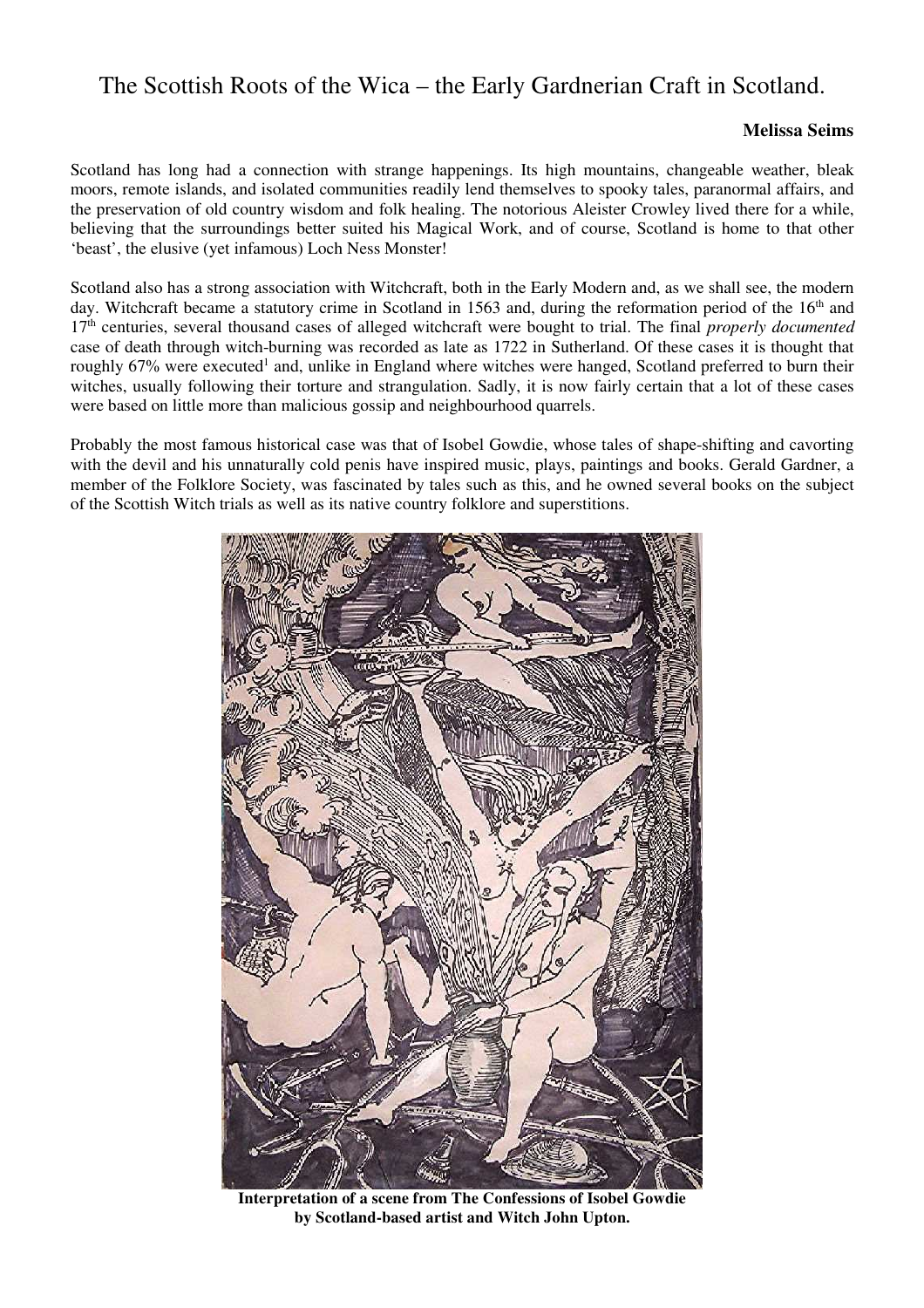Gardner's interest in Scotland was more than just a hobby. In his biography *Gerald Gardner: Witch*<sup>2</sup> we are told "the [Gardner] family had never forgotten that it was of Scottish ancestry, and they traced their descent still further, to Simon le Gardinor, born in the fourteenth Century. Through three centuries they had remembered the highland country of their grandsires."<sup>3</sup>

Gerald also alludes to his Scottish connection in an interview he gave in the early 1960s to the journalist Jean Macauley of the Scottish newspaper *The Daily Record*, who wrote of him: "This self-confessed, severelycriticised witch told me he was a Scot. It is 72 years since he left the parental home in North Berwick. The skeleton in the family cupboard was his grandfather in North Berwick, who was a witch." This is almost certainly an affectation, as Gardner was actually born at the family home in Blundellsands, near Liverpool. However, North Berwick is well known for its association with Witchcraft as it was there, in the 1590s, a group of witches reputedly met and conjured up a storm to destroy the ship carrying King James VI and his bride, back from Denmark. Gardner would certainly have known of this story, and being the little Loki he was at times, I think he used that knowledge to make his story more pertinent and interesting.

It is not only in this newspaper report where we hear about Gerald's grandfather being a witch. In the aforementioned biography, we hear more about his grandfather and his involvement with a witch 'up north'. The story goes that in 1905, on a visit to England, Gardner went to see some relatives, the Surgenson's. Whilst there, he was introduced to a doctor and his sister whose surname was also Gardner. He noticed that: "Occasionally someone would tease them, asking whether they had done any magic recently; or if they had attended any good Witches' Sabbaths. Why should they have, Gardner wanted to know. Because, of course, their mother had been a witch. He was extremely intrigued by this. Who had their mother been? And why had they the same surname as he had? Were they relations?" <sup>4</sup> Gerald asked at home about Dr Gardner and his sister and, after receiving evasive answers finally got the truth from his brother, Bob, who told him that:

"Grandfather Joseph, the founder of the timber firm in its present name (who had died in 1865) had married a shrew. Everyone agreed about this: she had been a thoroughly unpopular woman. As a result, Grandfather reached the end of his tether, cut through it and freed himself. He stayed at home, but kept the lady somewhere up north. There is some doubt as to whether he really married her. At all events, he had a second and happier home, where there were strange goings-on.

This Ann, the tale ran, had led him into wicked ways. She had been a witch, and had taken Grandfather Joseph up into the hills where secret meetings and horrible rites were held."<sup>5</sup>

This information would seem to suggest that Gerald's grandfather had a second home 'up north', with a 'witch' called Ann with whom he had two children. The Craft historian, Philip Heselton, informs me that after searching the Medical Register and cross-referencing his finds with university and Census records, he discovered that there was a Dr James Gardner living within reasonable travelling distance of the Surgenson's. He had graduated from the University of Glasgow in 1882 and his home address was given as Pacemuir, Kilmalcolm. This is interesting as the moor at Kilmalcolm has long had a reputation for being a haunt for local witches. However, James Gardner's mothers name was Marian, not Ann, and the picture that the historical records seem to portray of James Gardner does not quite fit the picture that Gardner paints for us in his biography.

Philip Heselton has actually investigated Gardner's family tree and has managed to accurately trace it back to 1645. He was unable to find any Scottish ancestors, but he was able to discover that Gardner's grandfather was actually born on the 2nd October 1791 at St. Michael's on Wyre in Lancashire<sup>6</sup>, and there doesn't appear to be any recorded connection with North Berwick.

Gerald would also have us believe that not only was his grandfather associated with Witchcraft, but that he also had a distant Scottish relative, Grizell Gairdener, who had been burned as a witch. In Gardner's biography, we learn that upon meeting the members of the New Forest Coven (which he was later to be initiated into) he tells them "… an ancestress of mine had been burned alive as a witch at Newborough in Scotland about 1640, although I did not mention Grandfather." <sup>7</sup> There was indeed a 'witch' with the name Grissel Gairdner burned at Newburgh<sup>8</sup>, although again, Philip Heselton's research suggests that there is no evidence for her being a relative of Gerald Gardner's.

Nevertheless, Gardner was obviously proud of his 'Scottish ancestry,' and in his Will explicitly bequeathed his own kilt, plaid and brooch, along with his grandfather's Scottish *sgain dubh* (stocking knife) and dirk, to his sister-in-law Miriam Gardner (the widow of his brother Francis Douglas Gardner), requesting that they should always stay within the family. In view of the lack of evidence, we might ask: why then did his grandfather have these traditional Scottish weapons, and why did Gerald covet his own kilt and plaid? I suspect that, like his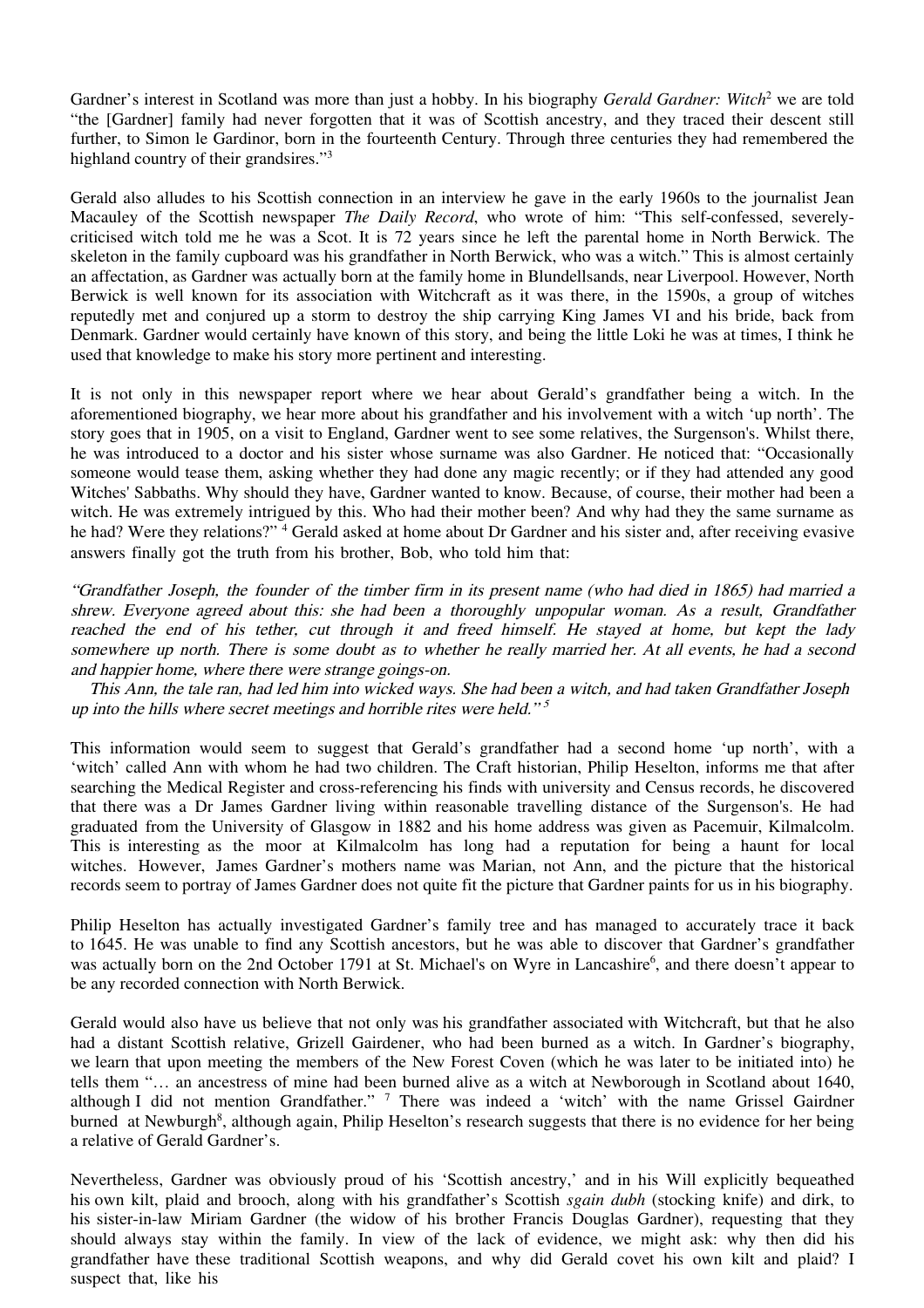'Scottish birth,' it may have just been a romantic notion that Gerald liked to foster. Similarly, Samuel Liddell-Mathers, one of the founders of the Golden Dawn, changed his name to MacGregor-Mathers, claiming that he was descended from the clan MacGregor and therefore of highland blood. Again, there is little evidence for this being true. It seems that claims of Scottish ancestry and its inherent mystery and association with 'secret societies' like the Knights Templar and the Masons, were popular in the early part of the last century.



**Gerald Gardner in his Scottish regalia.**  *(Photo used by kind permission of Philip Heselton)*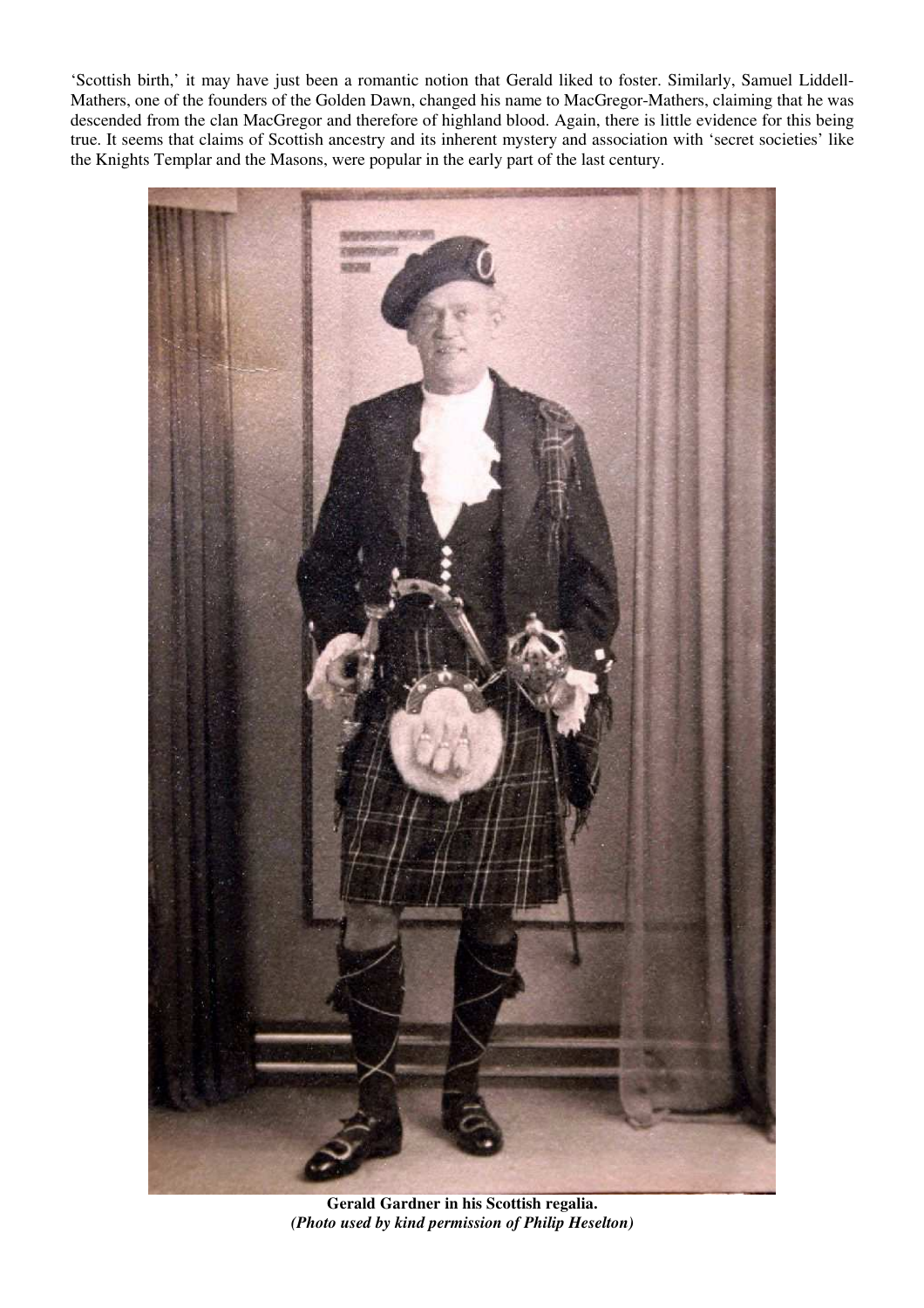Despite his love for things Scottish, Gardner never actually lived there, although in 1952 he moved to the Isle of Man, which is a short ferry or plane journey from the south west coast of Scotland. He and his wife Donna bought a stone cottage in Malew Street, Castletown, and Gardner became the 'resident Witch' at Cecil Williamson's Isle Of Man Witchcraft Museum, usually referred to as 'The Witches Mill'. After a financially difficult couple of years, Gardner took over the museum in 1954 and, with the help of Donna, set about trying to turn it into a thriving and interesting tourist attraction.

Also resident on the island was one Mr Henrie Leopold Dor, who owned a printing press at Douglas. The press produced the Isle's main newspaper, and in 1965, Patricia Crowther's first book, *The Witches Speak*. Another publication produced by them between the 1950s and the 1970s was entitled *FATE* and described itself as the "Journal of Fantastic Reality. Fate Topics include Parapsychology, Vanished Civilisations, Witchcraft, Ufology, Prediction, Healing, Spiritism, Radiesthesia, Reincarnation. From all newsagents 2 shillings." This magazine was a British version of the American publication of the same name, which covered the same sort of topics, and was first published in 1948.

In the 1950s, quite possibly as a result of the American *FATE* magazine, a small collection of like-minded people were motivated to create a group that would meet to discuss various 'alternative ideas' such as UFO's, unconventional forms of healing, psychic phenomena, and Witchcraft. They called themselves the FATE club and members met weekly. It was at one of these meetings, a Scotsman, Charles Clark, first met Gerald Gardner. They developed a friendship and Charles told me that he was subsequently initiated into the Craft of the Wica by Gerald and his wife, Donna at their home in Malew Street. At that time Gerald was especially eager to spread 'the Cult', as he often called it, and Charles, who was a customarily enthusiastic man, made it his mission to aid Gerald by promoting the spread of the Craft in Scotland.

Charles Clark lived in Saltcoats on the West coast of Scotland with his wife, Annie, and their two children. Unfortunately Annie did not share her husband's interest, and so Charles had to be quite covert about his Craft activities. On meeting nights, Charles would tell his wife that he was to hold a Masonic meeting at their home, and she would go out with the children leaving him to the business of treading the circle and working magic. By 1960, Charles had managed to involve several students from the Universities at Glasgow, as well as a nurse, a butcher, an artist, and a few other people. Edith H.<sup>9</sup>, a librarian and student at the Scottish College of Commerce at Pitt Street, Glasgow, became his High Priestess. On occasion, Gerald Gardner would come over from the Isle of Man to attend the meetings of the Scottish Wica, bringing with him magical items to give to the various members. At that time, you couldn't just order a wand or an athame online like you can nowadays, but fortunately, Gerald, and others, had the necessary tools and skills to make magical equipment.

Due to the notoriety of Gardner as a writer on Witchcraft, he would receive inquiries from people all over the world. As Gardner liked to travel often (especially during the cold British winter when he would head for sunnier climes), he enlisted various people to help him reply to these inquiries. Charles was one such person and at one time, handled tens of letters a week for Gerald. This was how Charles, in 1960, first came to hear about Mr and Mrs Campbell Wilson, who were then living in Perth. Of all the Wica in Scotland at that time, this meeting ultimately came to be responsible for one of the biggest influences on the Craft and its history, that being its export to the USA.

Mrs Monique Wilson was born in Haiphong, Vietnam to French parents. She met her husband, Campbell 'Scotty' Wilson, when he was an R.A.F. Flight Lieutenant stationed in Hong Kong following the War.<sup>10</sup> They subsequently moved to Perth, and Campbell went to work for the local gas board. Charles considered it particularly efficacious to initiate a couple as the two halves of a magical partnership were already in place with the polarity already established. He quickly elevated Monique, making her a High Priestess by 1961. As is customary she took a Craft name, 'Olwen,' and her husband became 'Loic'. Charles encouraged the Wilsons to set up their own Coven in Perth and furnished them with the various Craft tools that they would need.

In 1961, Charles wrote excitedly to Gerald to tell him about the 'Gardnerian' Covens in Scotland that he [Charles] had helped to establish. These were located in Glasgow, Perth and Saltcoats, with a further two planned for Fife and Edinburgh. It is unclear whether these last two ever got off the ground as shortly after this, Charles had an altercation with Monique and Campbell Wilson regarding a lady whom they wanted to initiate. For various reasons, Charles felt that the proposed candidate was unsuitable for the Craft of the Wise and could potentially attract unwanted media attention, which he thought could pose a real risk to the Craft's integrity. In light of the various 'revelations' about the Wica which had hit the tabloid newspapers in the late 1950's, this was naturally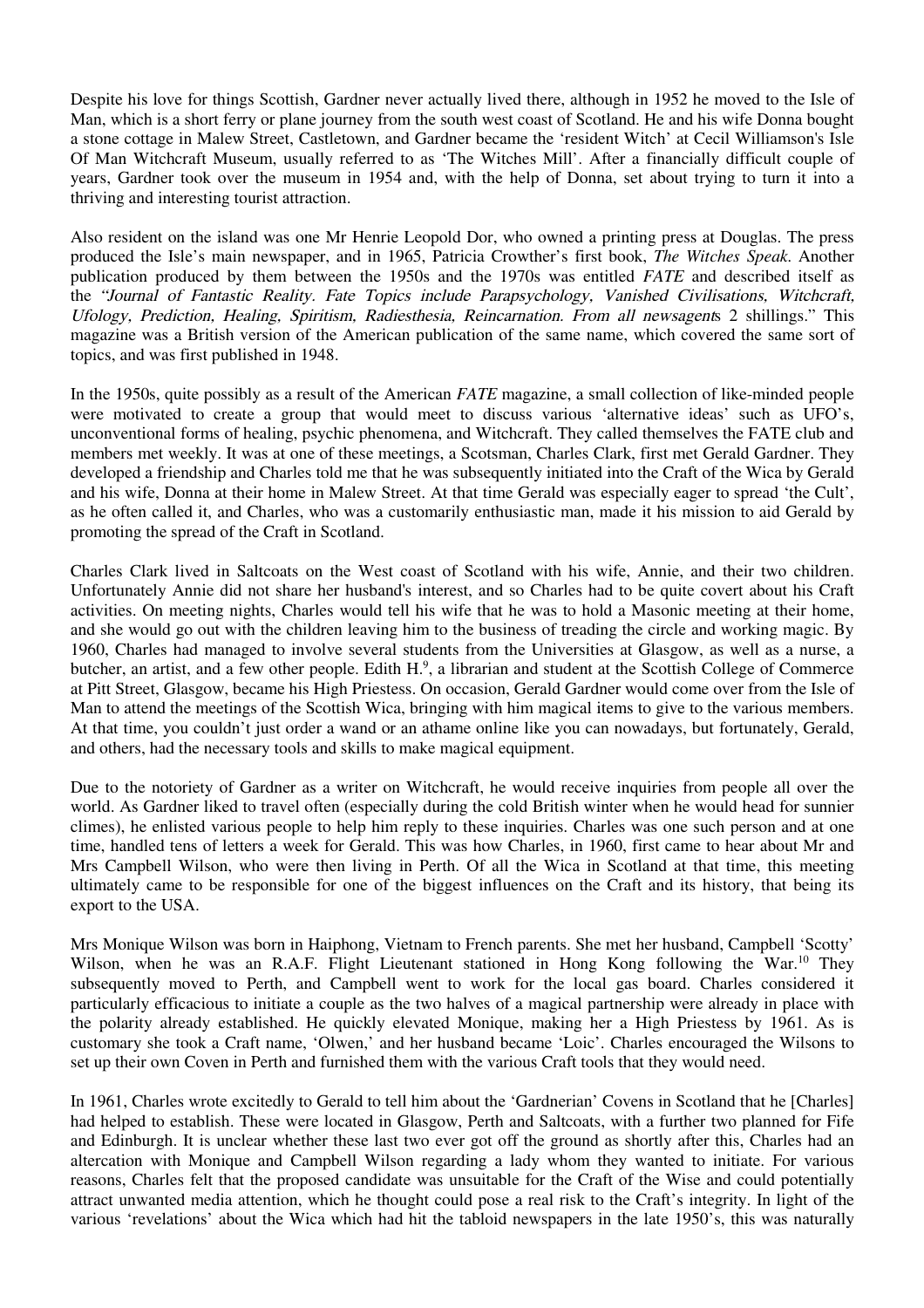something that he was very keen to avoid. Ultimately, this incident led to Charles resigning his help, not only from the Perth Coven, but from the Craft movement in Scotland generally. For the rest of his life he kept a low profile whilst periodically taking the odd magical student under his Craft's wing.

Following Charles' withdrawal, it would seem from notes made by Doreen Valiente at the time, that Gerald Gardner, along with the help of Lois Bourne (who was then the High Priestess at Bricket Wood) carried on the task of proliferating the Craft in Scotland by establishing a 'coven by correspondence' in Glasgow. Lois and Gerald would visit Glasgow to initiate members and would send them the Crafts rituals by post.

As for Monique, she still felt that she had much to learn and so approached Gardner, who she first met at a "witches meeting"<sup>11</sup> (almost certainly one of Charles'), to ask him if he would now help to train her. He subsequently re-initiated Monique Wilson, and as the Wilsons grew closer to him, they often helped out with the museum and his correspondence.

Meanwhile, on the other side of the Atlantic, Raymond Buckland had been reading Gerald Gardner's books and decided to write to him about the Wica. As a result of this correspondence, it was arranged for him to be initiated by Monique Wilson following a 10 day intensive course. On the 18th November 1963, Raymond flew to the UK to begin the program. Gardner had sent the mail enquiries he received from the USA to Raymond and so, upon his return to the U.S.A., Raymond initiated his first wife Rosemary. Together they proceeded to establish one of the first 'Gardnerian' Covens in America, located in Queens, Long Island. In 1966, Buckland, following in the footsteps of Gerald Gardner, established the USA's 'First Museum of Witchcraft and Magic' in his basement, and was subsequently moved to its own premises. The collection is currently in storage in New Orleans and was thankfully undamaged by Katrina. It is hoped that it will be on display again at some point in the future.

Less than a couple of months after Raymond's visit to Scotland, on the 12<sup>th</sup> February 1964, Gardner passed away on board *The Scottish Prince* whilst sailing back from his holiday in the Lebanon. In Gardner's Will he bequeathed the contents of the Witchcraft Museum, along with his home at Malew Street and all of its contents, to Monique Wilson. Another beneficiary was William Worrall, who had helped Gardner to look after the museum. He was bequeathed the museum and its outbuildings. Financial gifts and property were also left to a few of the other High Priestesses and Gardner's acquaintances of the time.

Following Gardner's death, the Wilsons left their home in Nimmo Avenue, Perth and moved into the Witches Cottage on the Isle of Man where they set about trying to continue the work of Gerald Gardner. By this time, the relationship between the Wilsons and many of the other members of the Craft had become quite strained. Patricia Crowther and Ray Bone strongly objected to Monique's proclamation that she was the 'Queen of the Witches,' a title she claimed to have inherited in Gardner's Will<sup>12</sup>. Research shows his Will mentions no such thing. This caused a stir in the newspapers, who loudly proclaimed: "bubble bubble, toil and trouble split the magic circles of Britain," but, as often happens, the media attention quickly died down. Then a few years later, in 1969, the *News of the World* ran a story about the Wilson's 11 year old daughter and her involvement in Witchcraft rites. This event proved to be another link in the chain of events that ultimately led to the Wilsons deciding to move to Spain in 1973. They funded their emigration by selling many of the items from the struggling Witchcraft Museum to Ripley's in the USA. A large chunk of the collection was purchased and is still owned by Richard and Tamarra James, who started the 'Wiccan Church of Canada.'

Throughout the 1960s, and up to the present day, the Craft movement in America has been a rapid and successful one. Its arrival coincided with the 'free love' movement, and an increasing interest in alternative spiritualities, which helped to ensure both its popularity and survival. Today, there are many different types and traditions of Witchcraft, and nearly all of them have been influenced to some extent by the work of Gerald Gardner and the early Craft pioneers of the 1950's and 60's. If it wasn't for the Scottish Wica, the Craft may never have made it to the USA, and Craft history could have been very different.

It is not only in America where Witchcraft has proved so successful. In Britain too, figures suggest an upward trend and last year in *The Scotsman*<sup>13</sup> it was stated "Wicca (as witchcraft is more properly known) is reportedly the fastest growing religion in Scotland...." Therefore, I think it is appropriate to finish with a quotation taken from one of Charles' letters to Gerald Gardner, where he is relating his efforts to get the Craft of the Wica well and truly established in Scotland:

"*If the foundation is laid with love and perfect workmanship, then thro time shall stem the perfect edifice, only the way I am working things just now, will we ever prosper here in Scotland, and it will be as has been since I came*